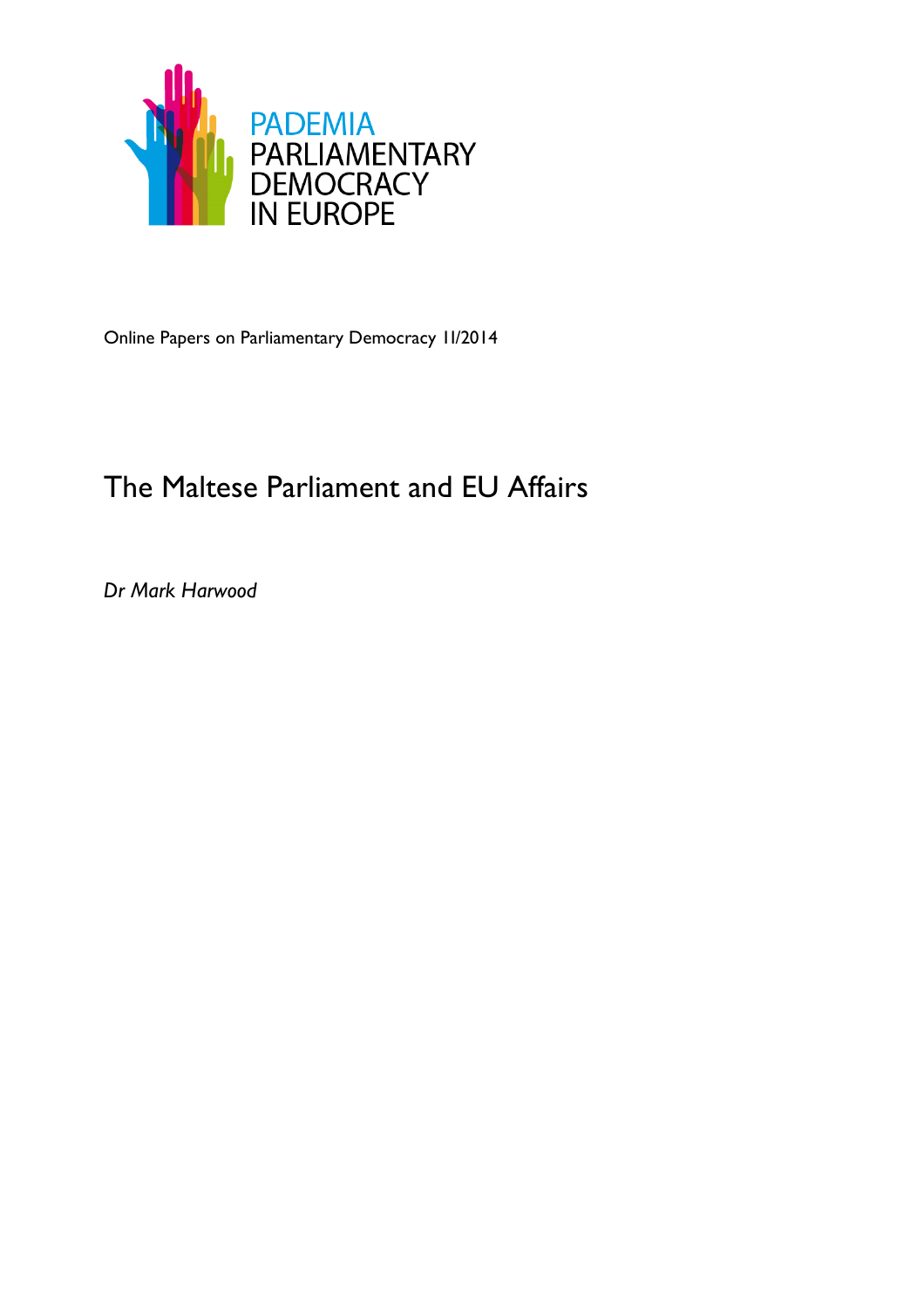This online paper series is published by the **PADEMIA: Parliamentary Democracy in Europe**

It is funded by the European Commission.

**Series Editors:** Thomas Christiansen, Anna Herranz, Anna-Lena Högenauer **ISBN**: 978-94-91704-09-3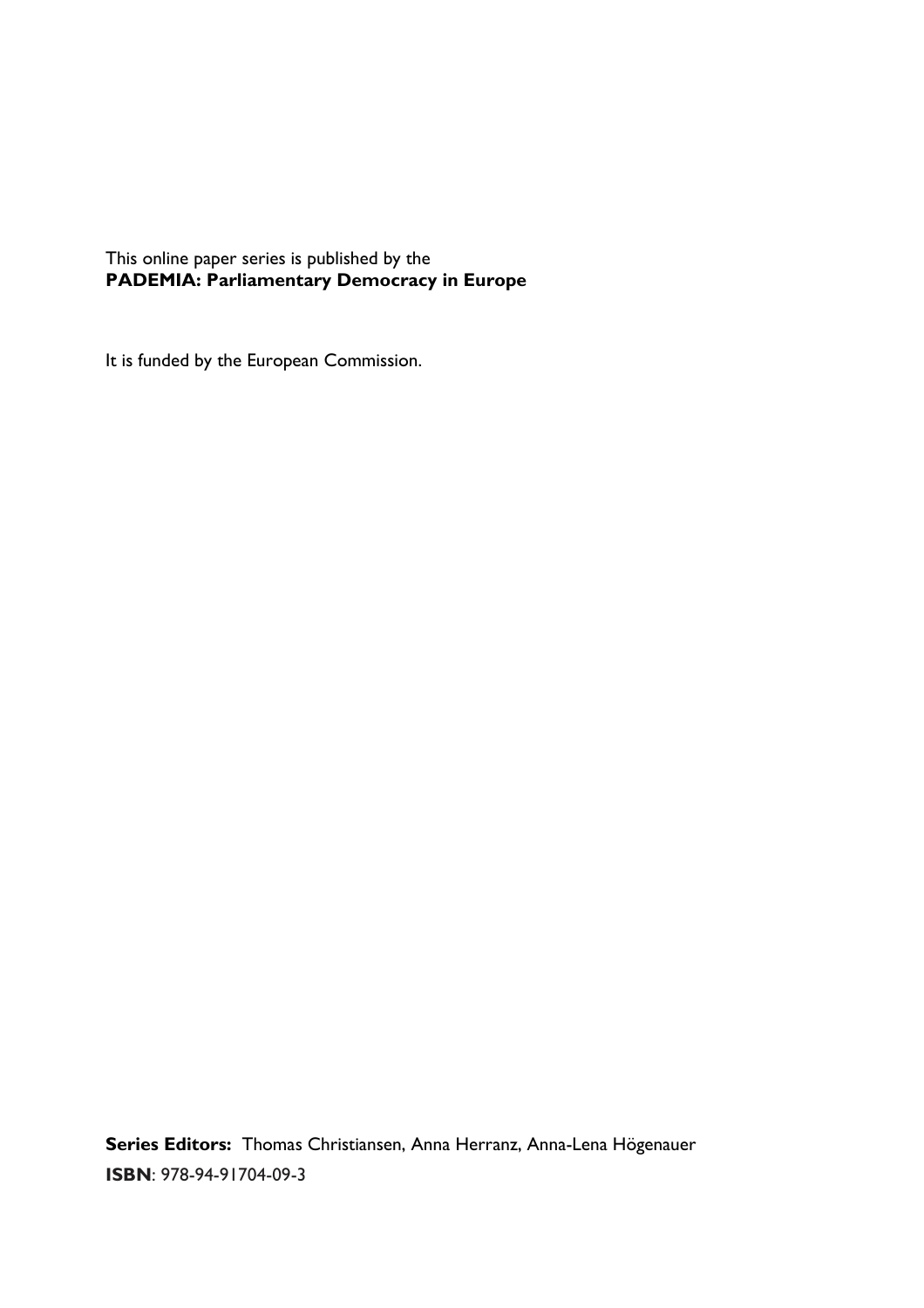# **The Maltese Parliament and EU Affairs**

#### *Dr Mark Harwood*

#### **Abstract**

*The Maltese Parliament has involved itself in EU affairs since 2003 when it established a system for monitoring the government's EU negotiating position. This was complemented in 2010 with a system for managing the Early Warning Mechanism. However, Parliament's involvement does not automatically imply an effective role and Malta manifests several of the limitations associated with Westminster, upon which it is based, as well as the specific characteristics associated with small legislatures. This paper analyses how the Parliament manages EU affairs, what factors limit that involvement and concludes by stating that calls for mainstreaming EU affairs in the parliament's work are unlikely to bear fruit in the Maltese context because the factors determining the degree of involvement are diverse while the Maltese political system enjoys high levels of popular endorsement, suggesting that there are no incentives to recommend change.* 

Key Words: Europeanization; National Parliaments; Malta; Maltese Parliament; Scrutiny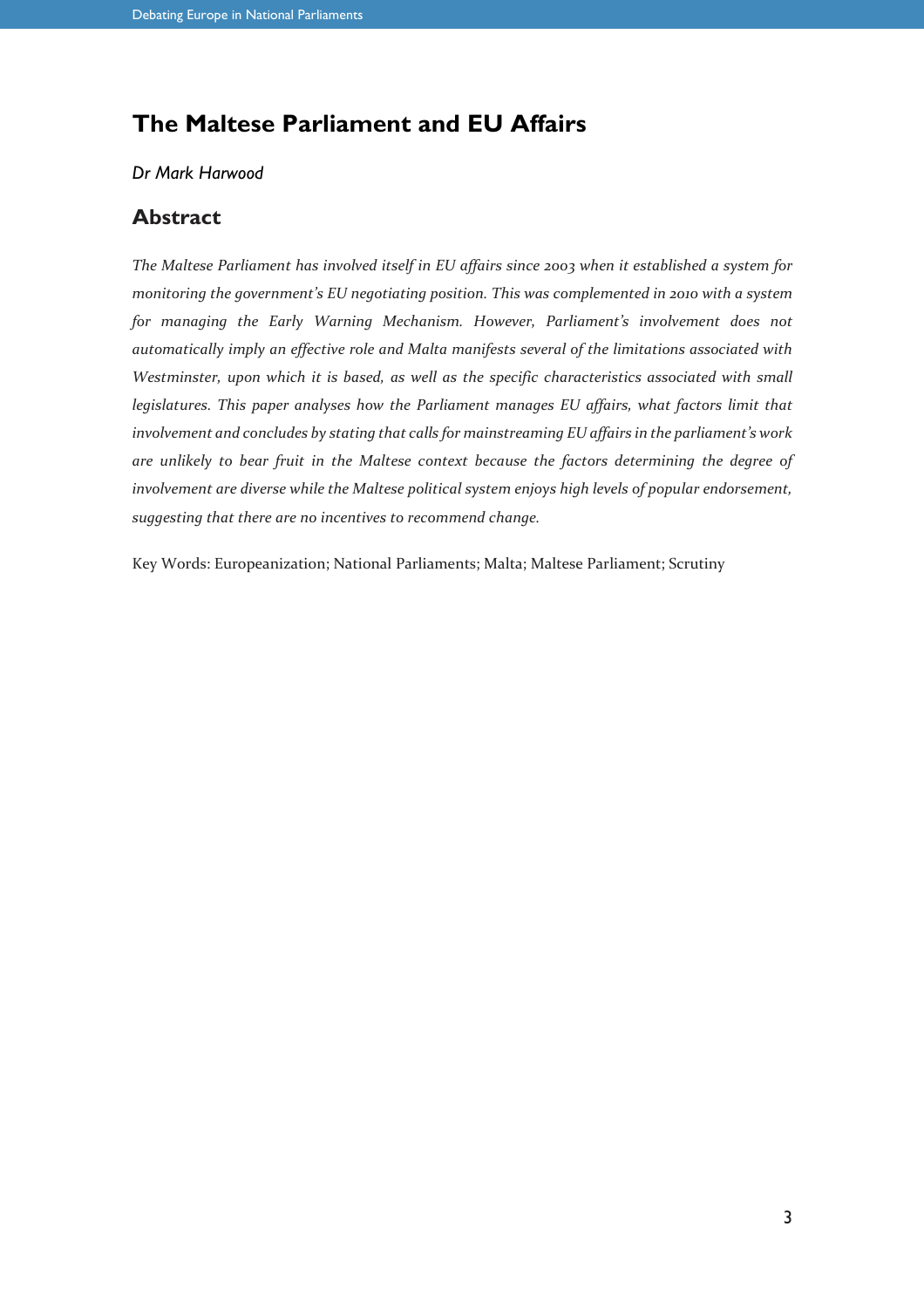# The Maltese Parliament and EU Affairs

*Dr Mark Harwood*

### **Introduction**

Malta has been a member of the EU since 2004. The smallest EU member state (in terms of population, territory, GDP), Malta has a Westminster/Whitehall political system, a legacy of the 164 years of British rule which ended in 1964. Close ties with the UK (English remains an official language) means that the Maltese Parliament is closely linked to Westminster while Malta cooperates closely with the UK (and Italy, Malta's nearest neighbour) within the Union. However, the Maltese parliament is an interesting anomaly within the EU; it is the only two-party parliament and meets on a part-time basis, three evenings each week.

After discussing how the Union impacts national parliaments, the aim of this paper is to assess whether the Maltese parliament involves itself in EU affairs effectively and what factors determine that involvement. It focuses in particular on the specific features of the Maltese parliament, such as its two-party system. In addition, it analyses whether the current system, which is conditioned by several structural and procedural limitations, is likely to change in the near future.<sup>1</sup> This paper adopts a qualitative approach which outlines changes seen within Parliament and is centred on reports issued by the Maltese Parliament, COSAC, academic literature as well as a series of semistructured interviews undertaken with members of parliamentary committees, both past and present, as well as parliamentary staff.<sup>2</sup>

## **National Parliaments and EU Affairs**

A growing body of academic work has come to address the impact of the Union on national parliaments, reflecting the broadening of the Europeanization research agenda as well as concern regarding issues of accountability and legitimacy within the Union (the oft quoted 'democratic deficit'). This concern had fuelled a drive to provide treaty-based opportunities for national parliaments (NPs) to be involved in EU politics (Moravcsik 1994; Norton 1996; Schmidt 1997; Wiberg 1997). Up until the 1980s 'the absence of a politicized public opinion enabled national executives to negotiate amongst themselves without having to take into account any domestic constraints – national executives did not play a two-level game' (Ladrech 2010: 73/74). Moreover,

 $\overline{a}$ 

<sup>1</sup> This paper will not examine the Parliament's involvement in the Early Warning Mechanism (EWM) as our principal interest is the Parliament's ability to scrutinise the Government's EU policy but further information on the EWM and the Maltese Parliament can be gained from Harwood (2014).

<sup>&</sup>lt;sup>2</sup> A list of interviewees can be found at the end of the bibliography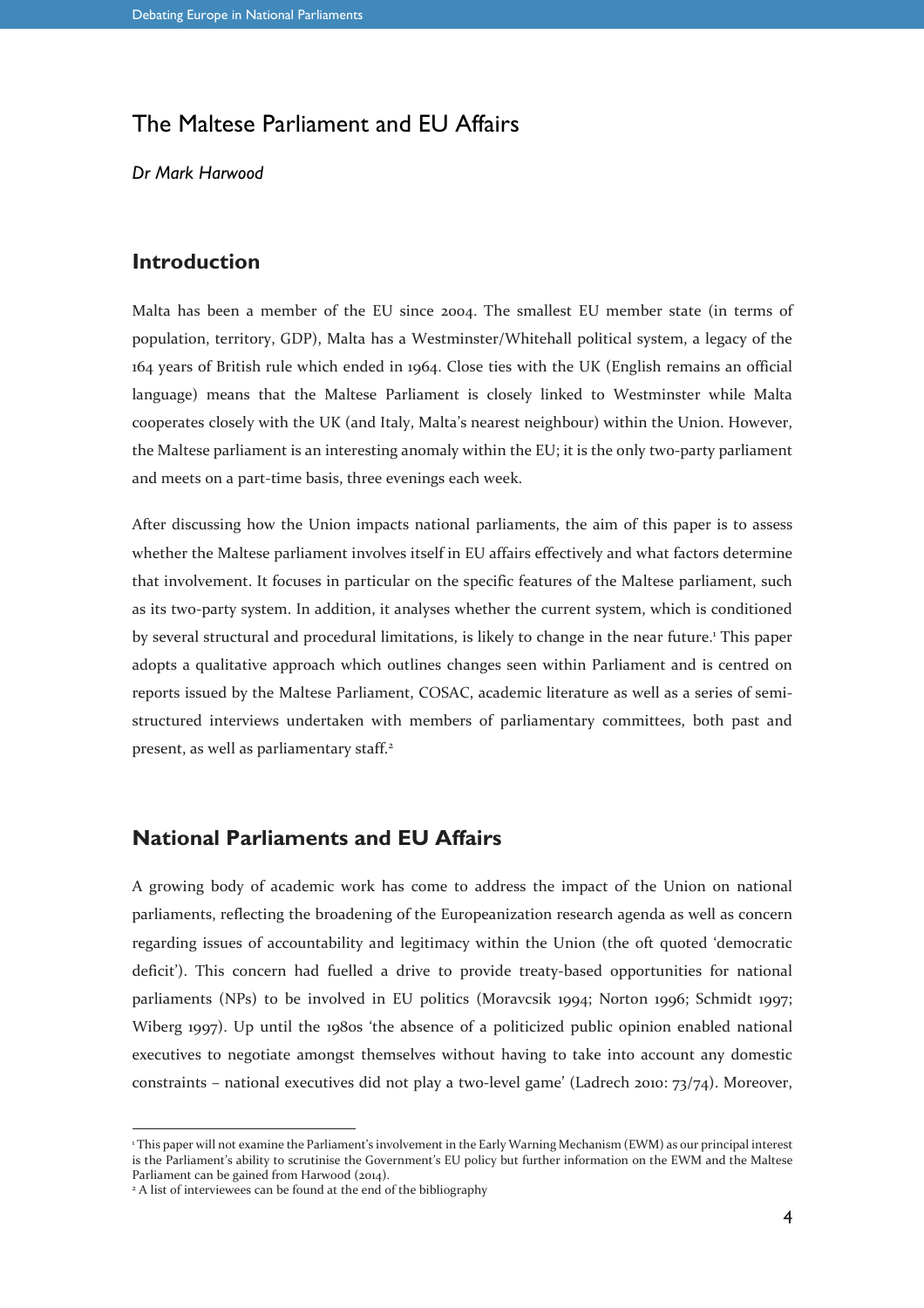the Community was identified with technical policies, such as agriculture, and NPs appeared at ease with their lack of involvement in Community politics. For Norton (1996), this period was followed by a second stage in the 1980s and 1990s, which saw institutional reforms within NPs to counter the rising tide of European integration (with the SEA and the Maastricht Treaty) with the establishment of EU Affairs Committees (EACs) to monitor the national executives' role in EU politics (Ladrech 2010: 77). This drive within NPs was reinforced with the establishment of the Conference of EC Affairs Committees of the National Parliaments and the European Parliament (COSAC) in 1989. Subsequent treaty reforms ensured that NPs were promptly sent Commission proposals (Amsterdam). The Lisbon Treaty's provisions added the right of NPs to information, to monitor subsidiarity (TFEU Art. 69 [6]), to scrutinise freedom, justice and security proposals, involvement in treaty amendments, enlargement as well as dialogue with EU institutions (TEU Art. 12 [6]). For Norton, this third stage sees NPs 'viewed as important means of addressing the democratic deficit within the union' (1996: 182) while for others it denotes a second phase in Europeanization which 'creates an ever-increasing incentive for improved parliamentary scrutiny', namely a mainstreaming of EU affairs in NPs (Gattermann *et al* 2013: 3).

The literature highlights that NPs have reacted to the challenge posed by their place in the EU's multilevel political system by focusing on *ex ante* (seeking to influence the government's mandates) and *ex post* (which seeks to hold the executive to account for procedures and outcomes) parliamentary procedures. *Ex post* scrutiny can then be distinguished into monitoring scrutiny, to ensure adequate information regarding government actions, and political scrutiny which establishes 'whether the (government) exercised [their] powers in ways that the political bodies to whom they are accountable—such as parliament or the electorate—can endorse' (Auel 2007: 499-500). However, involvement in EU affairs does not translate into automatic effectiveness. Maurer and Wessels (2001) distinguish between strong policy-making parliaments which are *national players*, *latent national players*, *would be national players* as well as *slow adaptors*. More recently, Auel *et al* (2014: 7) distinguish between *policy shapers, debating arenas*, C*ommission watchdogs* and *scrutiny laggards.* Malta falls into the category of *debating arenas*, where the focus is upon mobilising the plenary through debates though this does not necessarily mean that the work of the EAC is less important.

The fact that not all NPs engage in EU affairs in the same manner and to the same extent often reflects the institutionalised context of Parliament, namely its historical role within the domestic political system (Auel and Rittberger 2006) and, specifically, the executive-legislative interface. EU membership can skew the latter in favour of the executive (Goetz and Meyer-Sahling 2008: 6) and this reflects the institutional context of parliament, the political dynamics within the party system as well as the incentives open to individual MPs to engage in EU affairs. The institutional context reflects the fact that national parliaments often lack resources and time to engage effectively in EU affairs, especially as the latter can be highly technical. This is exacerbated by the importance of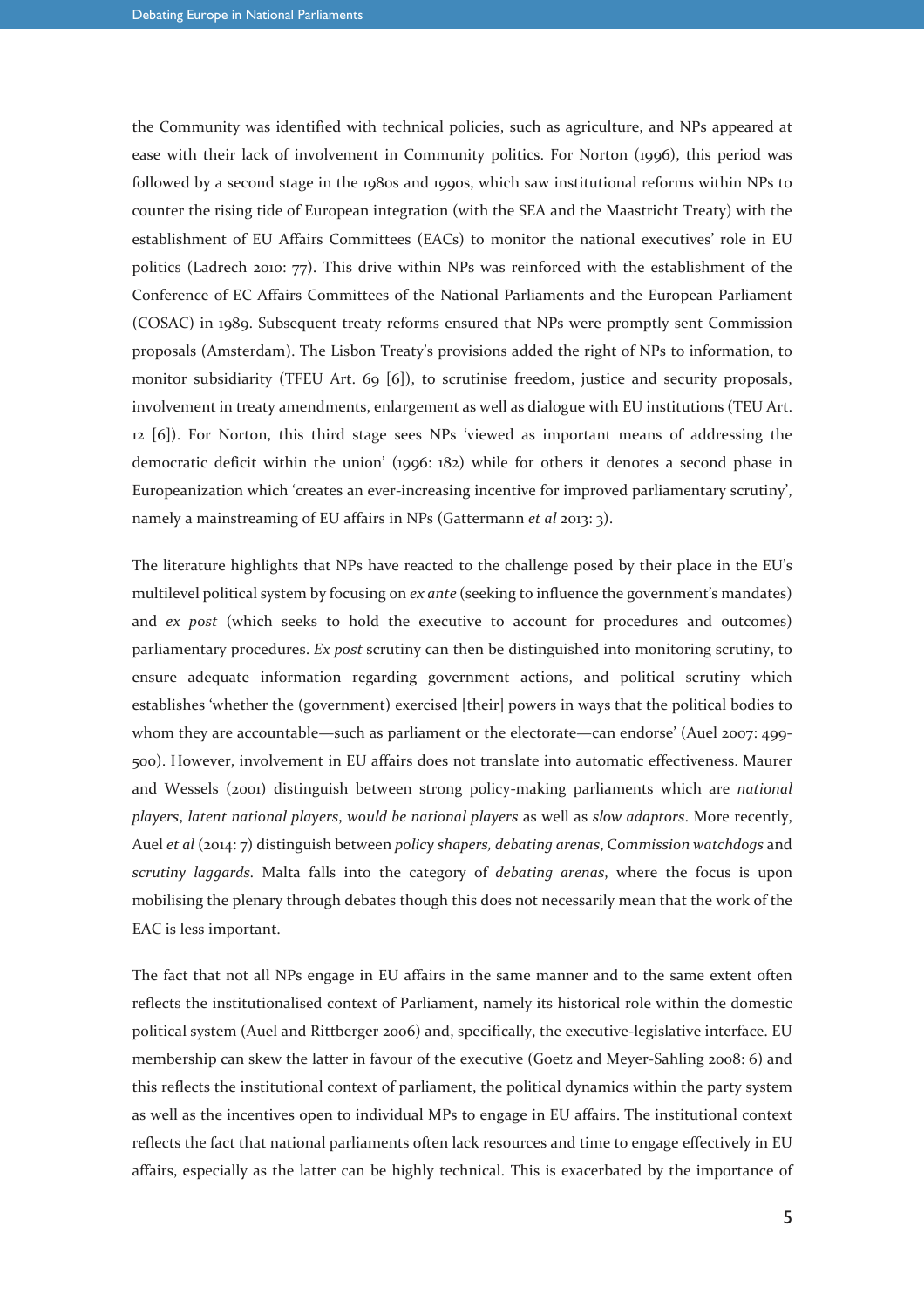information to the process and here the executive is emboldened by the Union because governments often act as gatekeepers between the national and the European political system, controlling the flow of information and negotiations with EU institutions (Moravcsik 1994). Ultimately, committees within parliament have to develop systems to process that information as well as provide adequate support staff to administer the EAC and ensure the committee meets frequently enough to oversee EU affairs (even during periods of recess), resources which it might not have (Auel 2007).

The Institutional context aside, another key variable is the dynamic between parties within parliament with Auel and Benz (2005) giving importance to the interaction between the executive, the majority and the opposition; the executive-majority-opposition dynamic is complicated by the submerging of the domestic political system in the EU, meaning that governments lose much of their agenda-setting powers and cannot be too rigorously controlled in EU negotiations without harming their ability to deliver outcomes and therefore for the majority parties to be re-elected. In this way, there is no incentive for the majority to veto its own government in EACs (or plenary) so the best option is to utilise the scrutiny procedure to ensure that governments follow procedures and answer for the outcomes negotiated in Brussels. This unwillingness to engage is then underscored by the salience of 'Europe' in domestic politics (Moravcsik 2002) with a tendency not to politicise EU-related matters because little is to be gained as there is minimal public engagement with EU affairs. This latter point also relates to the disincentive for individual MPs to engage in EU affairs or to cultivate new skills (such as direct links with the EU institutions) to compensate for their diminished role (Auel and Benz 2005); If politics is highly parochial with a lack of popular engagement with EU affairs, MPs cannot be expected to develop an expertise in EU affairs when this will not secure votes, office or policy goals.

The interplay of these factors often determines the NP's ability to engage in EU affairs. Where parliaments have been historically central to domestic politics, normally where consensus politics predominates as in Scandinavia, then the NPs have managed to establish an effective role. This is less the case in terms of Westminster, upon which the Maltese parliament is modelled. Westminster is an example of a majoritarian system of law making and the executive has the upper hand in passing laws. Therefore, the House of Commons is regarded as having weak policy influence with its principle role being that of communication and information, with committees only playing a minor role (Auel and Benz 2005). The strong party competition exemplified in a majoritarian system means that majority parties have few incentives to defy their own government's position in committees. In this way, the government's strong control over the parliamentary process means discussions on EU matters in the plenary are not common and the EAC is inadequate for allowing much debate on issues; 'Parliamentary influence on this negotiation position remains marginal and the veto power of parliament is de facto suspended' (Auel and Benz 2005: 382). To counterbalance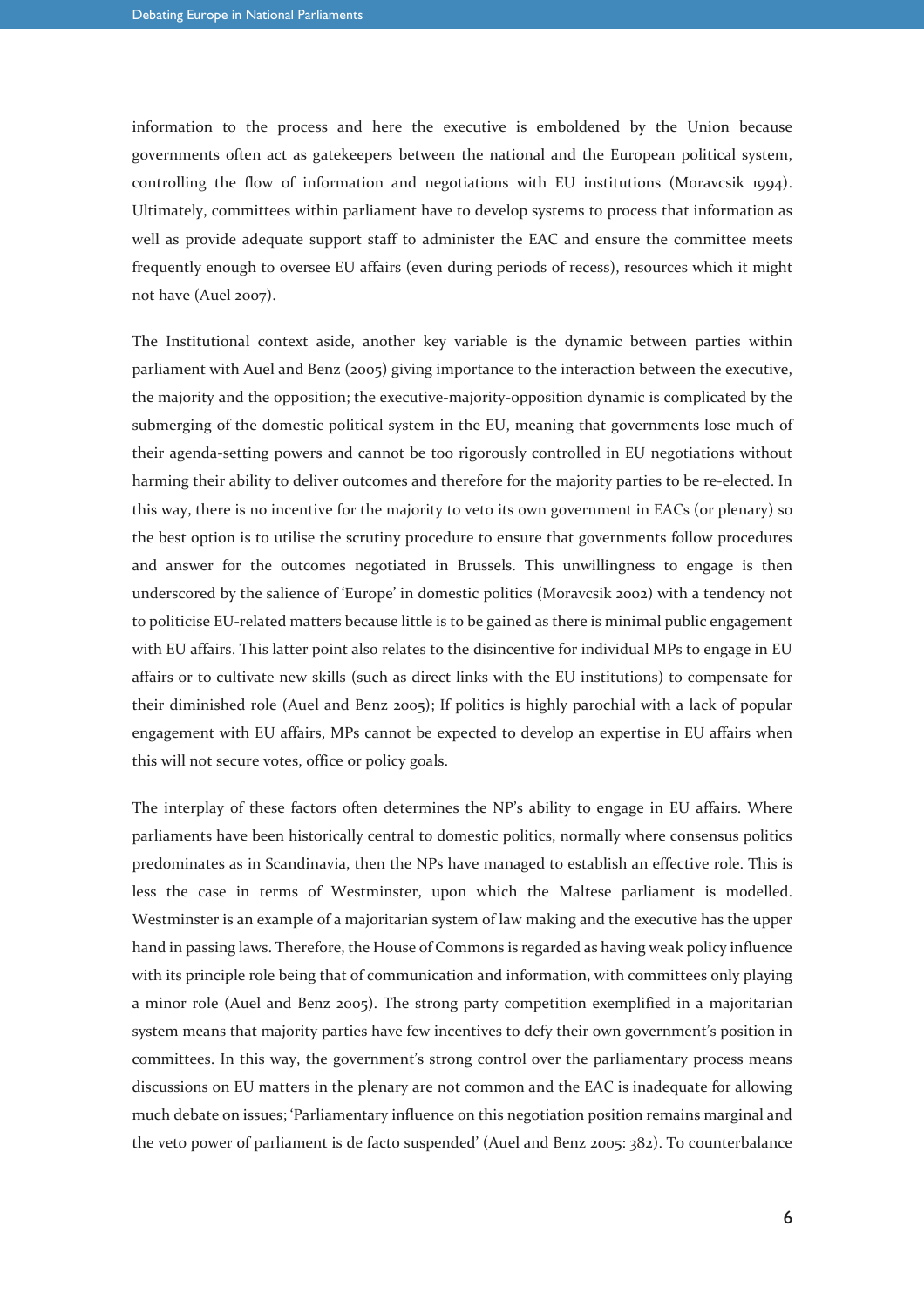this relative weakness, parliament focuses on keeping the public informed of EU decision-making by concentrating on *ex ante* scrutiny of government action.

While we can expect aspects of Westminster's engagement in EU affairs to be reflected in the Maltese Parliament, there is an additional dimension, namely the impact of the small size of the Maltese political system. The smallness of a political system appears to represent an important variable in understanding how parliaments organise and involve themselves in politics; '*Small political systems* display various features such as information, uncertainty, expertise and sanctioning capacities, etc., that may affect the choices made in the design of specific institutional arrangements' (Dumont and Varone 2006: 52). In particular, the number of institutional bodies and the limited number of actors available to constitute those bodies as well as the proximity and directness of actors, which limit the ability to fully differentiate roles as well as allowing actors to bypass formal channels (Dumont and Varone: 53), all have an impact on how parliaments function. These features seem to exacerbate many of the dynamics already associated with the monitoring of EU affairs, in particular the executive-majority-opposition dynamic because the executive, proportionally, constitutes a higher percentage of the legislative's membership which 'has an important impact on ... executive control of the legislature and legislative scrutiny of the executive' (Rush 2013: 184). Further to this, as outlined by Rush (2013: 184), the small size of parties tends towards greater party cohesion (and therefore less of an incentive to engage in *ex post* monitoring) while the small number of backbenchers on both the government and opposition side limits the parliament's ability to sustain a comprehensive committee system. This then means that 'the opportunities for specialization are rare for MPs in small legislatures' (Dumont and Varone 2006: 61) while the information asymmetry is merely exacerbated further because a limited number of ministers results in wider portfolios over which control and information acquisition is made more difficult. While this can imply less effective legislatures (in holding executives to account through *ex post* scrutiny) the small size of the political system (and therefore the increased proximity between voter and representative) actually results in higher levels of satisfaction with democracy (Farrell and McAllister 2004), implying that there is little incentive to reform the scrutiny system even though the small size of the legislature may actually exacerbate limitations in ensuring accountability, in both EU and non-EU affairs. With this in mind, how has EU membership impacted the Maltese Parliament, one of the smallest parliaments in Europe and the only two-party, part-time parliament within the EU?

#### **The Maltese Parliament and EU scrutiny**

The Maltese Parliament, comprising the President and the House of Representatives (Art. 51, Constitution of Malta), can be traced to the 1921 constitution when the British established a diarchy over the islands with a colonial government overseeing reserved matters (primarily defence and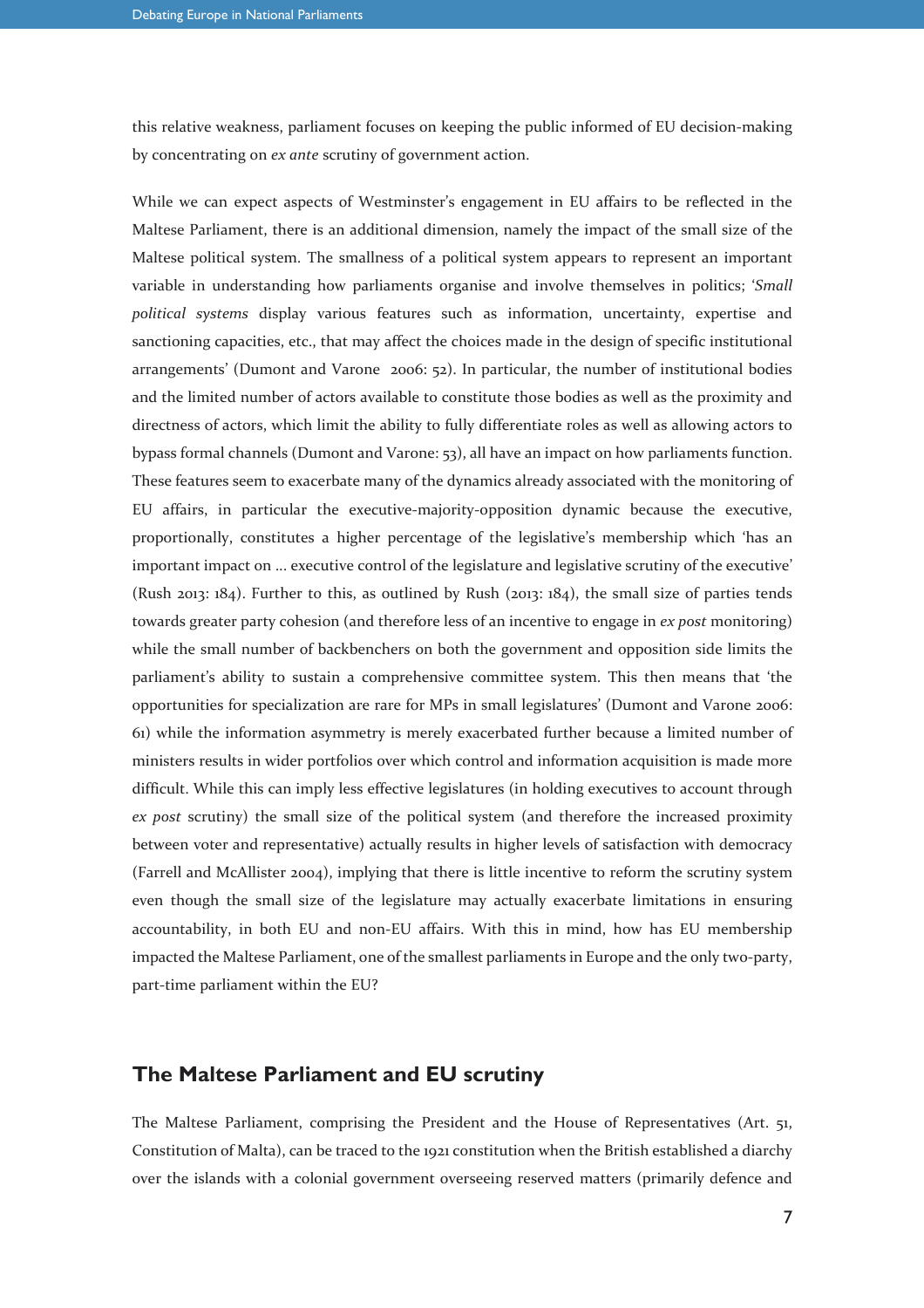$\overline{a}$ 

external relations) and a Maltese government controlling internal affairs. Commensurate with the new political system, 1921 saw the introduction of the Single Transferable Voting (STV) electoral system, which allows voters to support individual candidates as opposed to parties.<sup>3</sup> Since 1966 Malta has been a two-party political system with the Christian Democrats to the right and the Socialists to the left; this two-party dynamic means that there is always a clear, absolute majority for the governing party within Parliament while a 'loyal' Opposition is recognised under the constitution.<sup>4</sup> The Maltese Parliament today, in addition to the President, is a single legislative chamber comprising 65 members though provisions within the electoral law (Constitution of Malta, Art. 52) to compensate parties (to ensure that the electoral balance is reflected in seat allocation) means that the number can increase and at present there are 69 members of parliament with 39 being Social Democrats and 30 being Christian Democrats (the 2013 general election ousted the latter from power after 15 years and saw the Social Democrats elected with the single largest majority in Maltese history). Unsurprisingly, Maltese political life is dominated by this two-party dynamic which leads to a highly polarised political discourse and a heavily politicised interface with the general public, especially as the parties have their own radio and television stations (Sammut 2007). In addition to politics being highly polarised, it also tends to be highly parochial with politicians focusing on local affairs because STV empowers the electorate as every vote counts to reach the quota with politicians from the same party vying amongst themselves to secure the votes of their core electorate, meaning that satisfying the whims of the electorate becomes paramount.<sup>5</sup>

The Maltese Parliament established standing committees in 1995, one of which was the Committee on Foreign Affairs. This was subsequently renamed the Committee for Foreign and European Affairs (SCFEA) in 2003 in light of the signing of the EU Accession Treaty. In terms of dealing specifically with EU affairs, this responsibility lies with the SCFEA and can be differentiated into the scrutiny of the government's EU mandate as well as Parliament's direct involvement in EU affairs through the Early Warning Mechanism (COSAC 2013b: 281).<sup>6</sup> The Committee is composed of 9 members with the two parties having an equal number of seats in addition to the chairperson who is from the ruling party. The foreign minister is an *ex officio* member of the committee while MEPs are also non-voting members though none have attended the committee during the current legislature (Maltese Parliament 2014: 10). While the committee meets in public, much of its actual work

<sup>&</sup>lt;sup>3</sup> In STV voters list their preferences for candidates from 'i' to '10' with 'i' being their preferred candidate. Based on the number of valid votes cast, a quota is established which ensures that a maximum number of candidates can be elected from one district which matches the available number of seats. Once a candidate reaches the quota, their surplus votes are then allocated to the next candidate in the list of preferences. This means that nearly every vote counts for the full number of seats to be filled.

<sup>4</sup> The only exceptions to this record were in 1998 and in 2012. In 2012 the Christian Democrats saw the defection of a backbencher who left the party (but not the House), removing their absolute majority and making them dependent on the Speaker's casting vote. In both cases, the loss of a parliamentary vote forced the government to go to the polls (Pace 2013). 5 This can result in a politician having to deal with mundane issues such as securing lighting or embellishments for a party supporter's street as part of the politician's daily routine (Mitchell 2001)

<sup>6</sup> In 2013 the Maltese Parliament established a new standing committee on Economic and Financial Affairs which 'on its own initiative, consider from an economic and financial perspective, any decision, recommendation or report published locally, by the European Institutions or by international organisations, that could have an impact on the Maltese economy' (Standing Order 120I). However, it remains unclear as to what degree this committee will involve itself in EU affairs.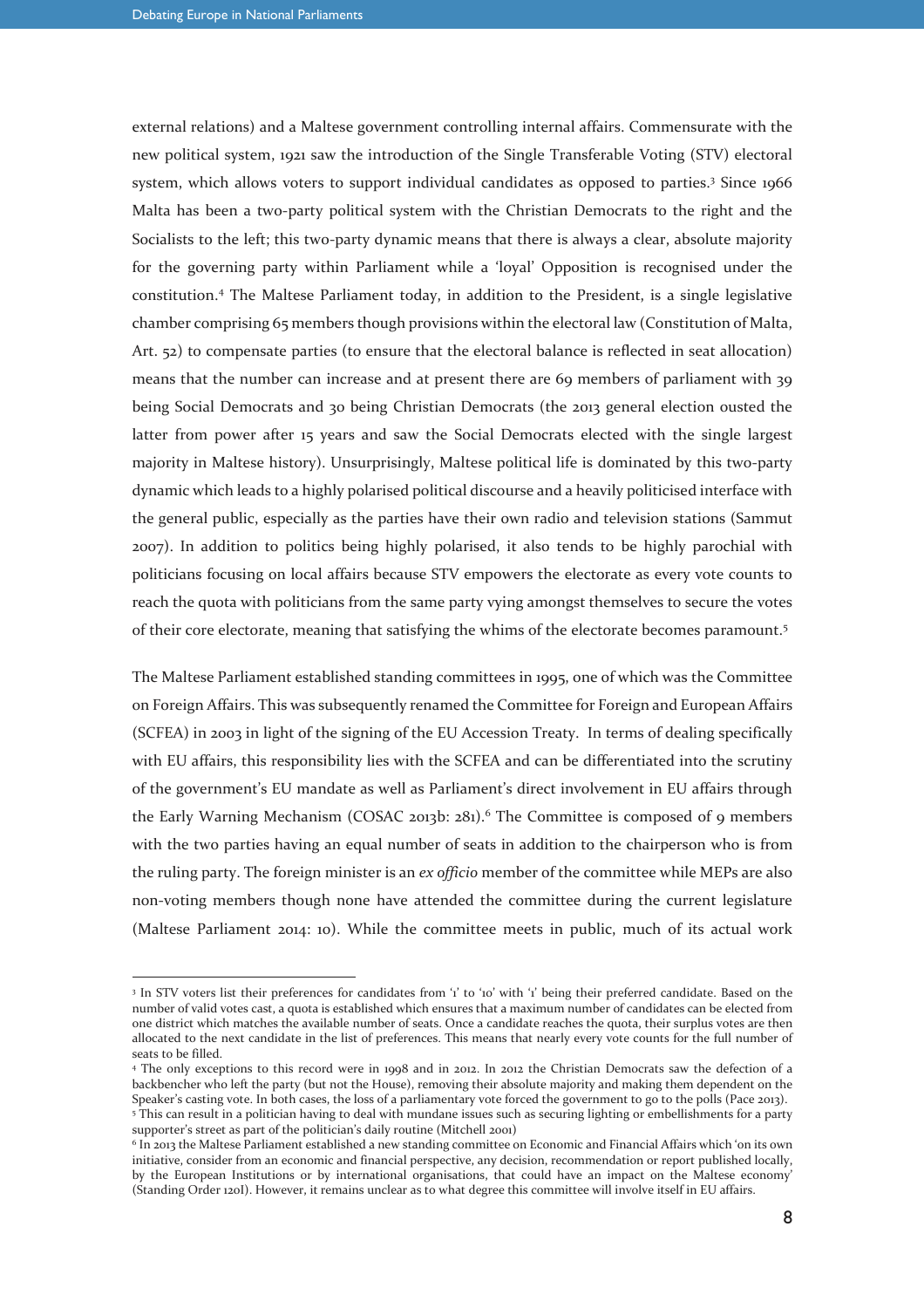happens in 4 working groups which operate as subcommittees which meet *in camera*. The most important WG is the WG I as it decides which matters need to be referred to other working groups or standing committees.

When involving itself in the scrutiny of government's EU mandate, the Committee is tasked with dealing with any issue or measure to be tackled in the Council of the EU, though ministers are not bound by the committee's decisions. However, the starting point of scrutiny is the stage at which the Government's Explanatory Memorandum (EM), outlining its EU negotiating position, enters the House. Based on WG I, those needing scrutiny may then be assigned to another WG or committee while the Committee's Research Analyst compiles a report based on the government's position. A 'reserve' can be placed on the EM so that government can negotiate within the EU Council while still making clear that parliamentary feedback on its negotiating position remains pending. Like Westminster, Malta utilises a document-based approach to scrutiny where the focus is upon examining EU legislative proposals but does not seek to mandate ministers nor does it focus on proceedings within the EU institutions. The practice has arisen for the Foreign Minister to brief the committee before and after the EU Foreign Affairs Council while the Prime Minister also briefs the plenary of parliament after European Council summits but there is no systematic system for ministers to brief the committee after Council meetings.

#### **Evaluating Parliament's Role in EU Affairs**

The ability of parliament to involve itself in EU affairs is challenged by the realities of it being a two-party House and its limited resources. From the outset Parliament is wrong-footed by the fact that the executive's coordination system for EU affairs is highly centralised and effective; all EU matters are coordinated by the Ministry for European Affairs, primarily by a small unit named the EU Secretariat (Harwood 2014). This Secretariat relays all EU traffic to the relevant ministries, assigns responsibility to a lead/implementing ministry which then oversees the establishment of a national position before passing this back to the EU Secretariat which then refers the matter to Cabinet. Once approved, this Explanatory Memorandum (EM) is sent to parliament, as outlined above. In addition to overseeing the coordination of a national position, the EU Secretariat also ensures that the lead ministry then transposes the Directives adopted by the EU. This is normally achieved with the ministry concerned drafting a legal notice (LN) which is issued based on a 'parent act' and which does not need to be scrutinised but is simply tabled in the House. This explains why Malta has one of the highest transposition rates amongst the EU member states, because government can pass the bulk of EU business through LNs which are tabelled in a House where it enjoys an absolute majority. Ultimately, the highly centralised government coordination system for EU affairs means that parliament has only marginal scope to add anything effective to this process because the government's system is so streamlined.In addition, any request for external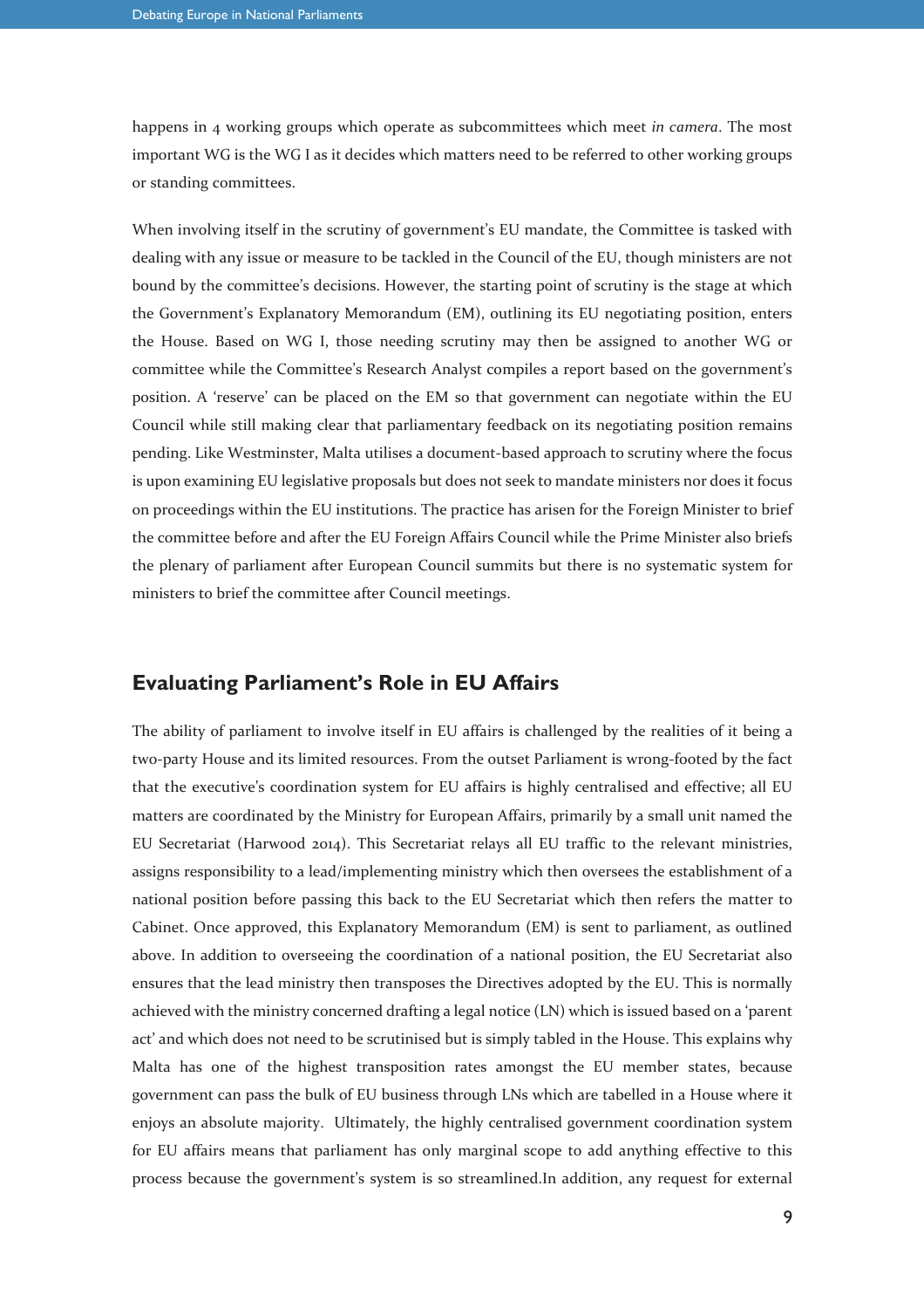expertise, to help parliament in evaluating the effectiveness of the government's position, will normally result in the same officials addressing parliament as had helped in the formulation of the government's position. In a small state with limited administrative capacity, there is little potential for independent expertise which has not already been drawn upon by the government.

In addition to this, because the SCFEA depends on the government's EM to begin its scrutiny work, the government effectively controls its agenda even though the Committee's Standing Orders give it a much wider remit (Parliament of Malta 2013: 25-26). The government's EM as well as the parliament's Final Brief are available on parliament's website (http://www.parlament.mt/home) and it is clear from a careful perusal of these documents that government's priorities are the basis for parliament's filtering and prioritisation of issues, reinforcing the government's control of the agenda while the dependence on the EM to begin scrutiny tips the executive-legislative balance in the government's favour. Further to this, while government and parliament maintain that all legislative and non-legislative matters are referred to parliament, the latter itself acknowledges that it does not tackle CFSP or ESDP (the Common Foreign and Security Policy of the EU, and the European Security and Defence Policy) (COSAC 2008: 27) in defiance of the SCFEA's Standing Orders. Table 1 shows that the volume of documents considered fluctuates heavily from year to year while scrutiny committees in other countries dealing with a similar remit cover a much larger volume of documents (Table 1 includes the number of EU proposals considered by the Irish Parliament. Comparable to Malta in many areas, Ireland being a small, neutral state with a Westminster-based political system, a key similarity is that the Irish Parliament's EAC has a similar remit to that of the Maltese SCFEA). This indicates, as has long been suspected, that governments have been filtering the material sent to parliament (Scicluna 2006). Coupled with the fact that the government often begins substantive negotiations in the Council while parliament is still awaiting the EM would indicate that parliamentary scrutiny is little more than a nod to due process in an attempt to maintain the veneer of accountability upon which the Maltese political system rests (Harwood 2009). In assessing the SCFEA's involvement in EU affairs, just as the Westminster system is hampered by an unwillingness for MPs from the majority parties to restrict the executive's negotiating leeway in Brussels, scrutiny of government positions in Malta are hampered by the absolute control enjoyed by the majority party, the non-binding nature of that feedback, as well as the fact that parliament labours under several resource limitations which skew the process further in government's favour.

| Table 1: Activities of the SCFEA (Parliament of Malta (2009-2013); House of the Oireachtas (2010-2013) |  |  |  |  |
|--------------------------------------------------------------------------------------------------------|--|--|--|--|
|--------------------------------------------------------------------------------------------------------|--|--|--|--|

| Year    | No. of       | No. of   | No. of     | No. of     | No. of    | No. of     | No. of    |
|---------|--------------|----------|------------|------------|-----------|------------|-----------|
|         | <b>SCFEA</b> | WG I     | Documents  | Documents  | Documents | New EU     | Documents |
| Plenary |              | meetings | considered | Cleared by | Referred  | Proposals  | received  |
|         | meetings     |          |            | WG I       |           | considered | under the |
|         |              |          |            |            |           |            |           |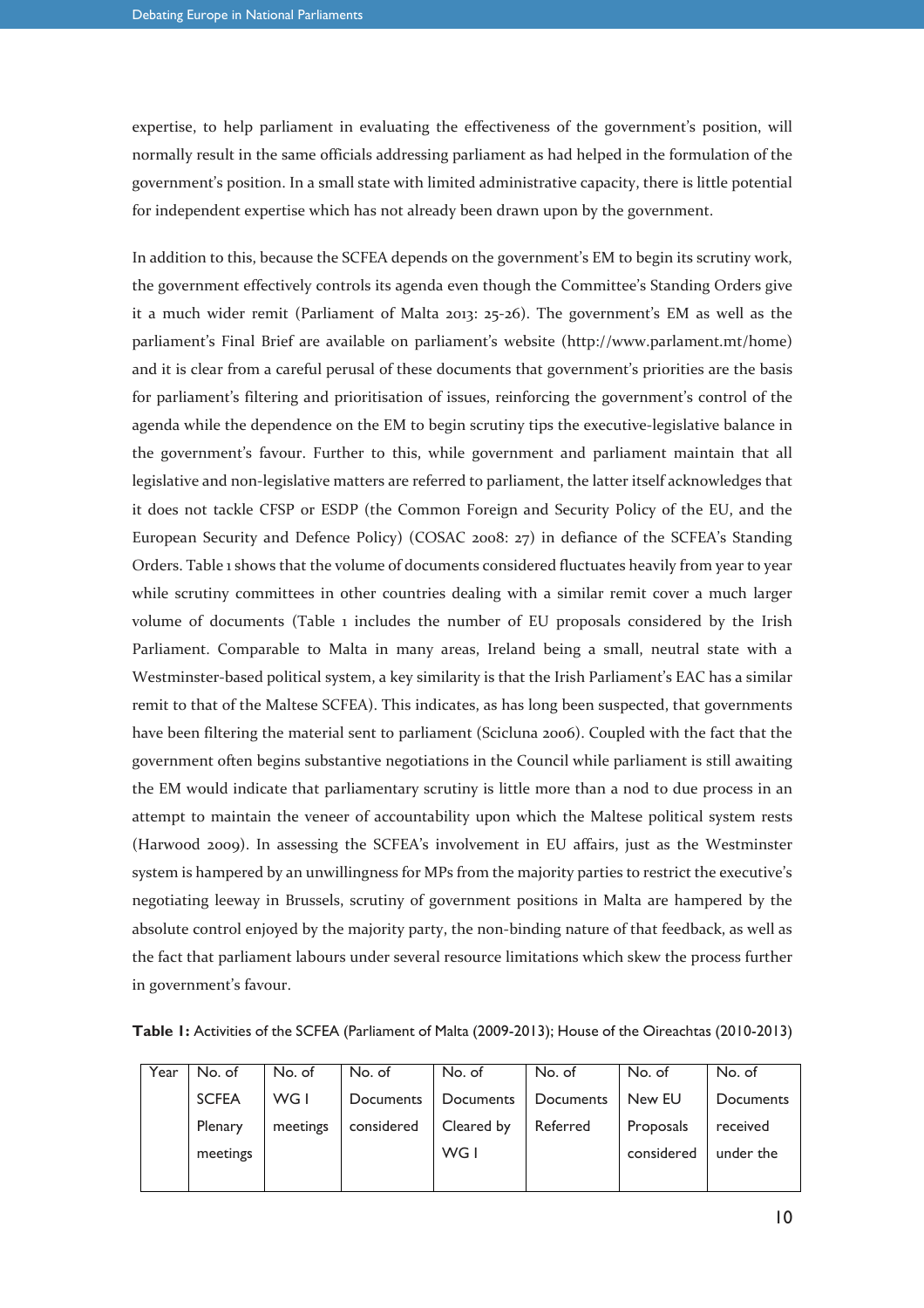|      |                 |                |     |                  | back to         | by the Irish | Barroso    |
|------|-----------------|----------------|-----|------------------|-----------------|--------------|------------|
|      |                 |                |     |                  | Ministries      | Parliament   | Initiative |
|      |                 |                |     |                  |                 |              |            |
| 2012 | $ 9\rangle$     | $\overline{4}$ | 84  | $\overline{180}$ | $\overline{4}$  | 537          | 878        |
|      |                 |                |     |                  |                 |              |            |
| 2011 | $\overline{13}$ | 6              | 256 | 236              | 3               | 420          | 1206       |
|      |                 |                |     |                  |                 |              |            |
| 2010 | 18              | $\overline{8}$ | 361 | 338              | $\overline{21}$ | 382          | 851        |
|      |                 |                |     |                  |                 |              |            |
| 2009 | 17              | 8              | 456 | 410              | $\overline{39}$ | 391          | 1146       |
|      |                 |                |     |                  |                 |              |            |
| 2008 | 9               | 5              | 265 |                  |                 |              |            |
|      |                 |                |     |                  |                 |              |            |

In terms of these resources, the legislative's part-time nature undermines its effectiveness within the domestic political system. The Maltese Parliament meets from Monday to Wednesday from 6 to 9pm. This means that the Maltese parliament meets for 9 hours a week during which all plenary sessions and committee meetings must be addressed. The part-time nature of the job means that MPs have few opportunities to invest in any degree of expertise in the various matters which they have to address in Parliament while the limited pool of available MPs means that they often sit on several committees as well as maintaining fulltime jobs outside of Parliament. As can be seen in Table 1, the committee receives 200 to 500 documents from the government each year (COSAC 2012: 265). These are tackled, primarily, in WG I as the Committee's plenary is a brief affair where dignitaries make formal presentations, papers are processed and where public officials can be asked to explain certain issues.<sup>7</sup> However, WGI meets infrequently (4 times in 2012, see Table 1) which, considering the volume of legislation brought before it, means that no careful scrutiny of government's EM can be envisaged (WGI cannot meet for more than 3 hours because of the House's limited working hours which means that, even if it did meet for the full three hours, which is not common, this would translate into 12 hours a year). As WGI has also come to be preoccupied by the Early Warning Mechanism, its ability to provide indepth discussion is limited.

These time restrictions are then compounded by Parliament's limited administrative capacity. In an interview with the parliamentary administration, it was observed how the average ratio between MPs and parliamentary staff across the EU was 3.5 members of staff to every MP. In the case of Malta, that ratio is 2 MPs for every 1 member of staff. This means that there are 35 members of staff to deal with assisting the Speaker, the Clerk of the House, the Standing Committees as well as requirements of the two parties. There is also no resident lawyer to give advice on constitutional or

 $\overline{a}$ 

<sup>7</sup> Parliament provides live streaming of the committee meetings which normally last 30 minute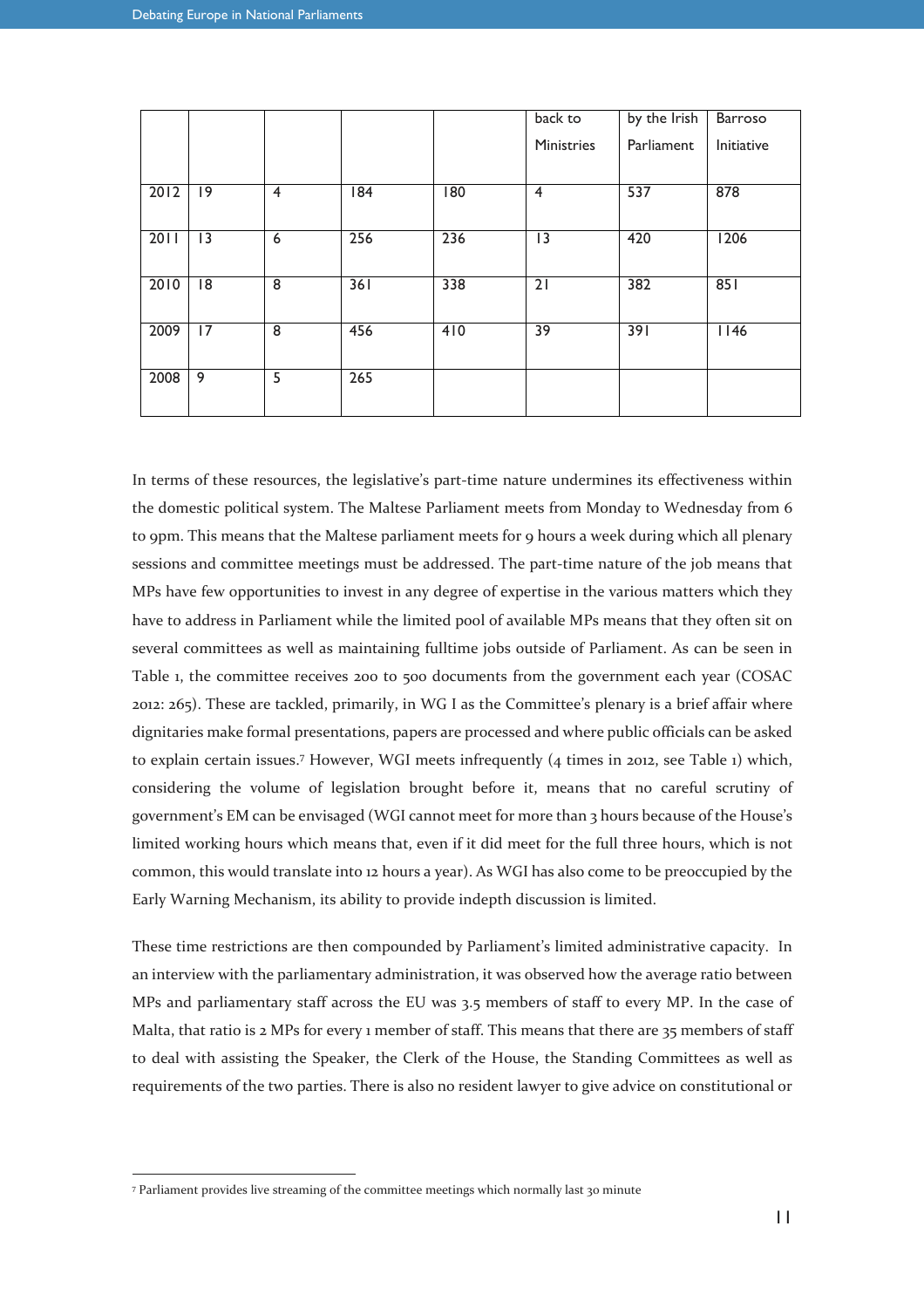EU issues while the parliament has only 2 Research Analysts, both of whom work for the SCFEA but who also have to assist in the work of other committees.

The Parliament's ability to play an effective role in EU affairs is then further complicated by the realities of a two-party parliament where there is little incentive for the majority parties to scrutinise their own government's EU policies. In the executive-legislative dynamic, the government holds all the cards; the ruling party's MPs see no reason to challenge their own party while the opposition MPs gain little from complicating EU relations which are highly technical and fail to engage with the general public. The MPs interviewed were of the opinion that if the government's position was formulated in Malta's interest and if the parliament's Research Analysts did not raise serious concerns, then the issue was passed through consensus. Cementing this reality, the executive-majority-opposition dynamic highlighted in the literature becomes especially distorted in Malta because the ruling party has 39 MPs, 23 of whom are either ministers or parliamentary secretaries, meaning that the majority of the 'majority' are actually the executive resulting in a greater lack of interest in challenging the government's mandate, a common feature of small legislatures, as noted in our first section.

In addition to the dynamics between the parties, the salience of EU issues within domestic politics also tends to skew parliament away from detailed discussion. The parties have tended to engage in polarised politics which solidified in the 1990s over the question of EU membership. The Christian Democrats won the 1987 election promising to apply for EC membership, which they did in 1990. However, the Socialists increasingly came to advocate against membership, preferring the idea of Malta as a 'Switzerland in the Mediterranean', a position which it hoped would protect Malta's neutral and non-aligned status. The result is that both parties are highly sensitive to the issue of membership; for the Christian Democrats it was a principal policy success but one which meant that they were intrinsically linked with the EU and therefore Malta's fortunes within the latter. Criticism of the EU would, consequently, reflect badly on them and therefore a tendency by the party to avoid politicising the minutiae of EU policies within domestic politics. The same can be said for the Social Democrats who have had to fight to gain trust on the issue of membership and which made them sensitive, especially pre-2013, to politicising the EU for fear that it would lose them votes (Harwood 2012). Therefore, both parties tend to tread carefully on EU issues while the disengagement of the electorate from EU affairs means that there is little to gain from politicizing the latter. This unwillingness to engage then feeds through to the individual MPs where the degree of expertise needed for the highly technical aspects of EU politics, as well as the lack of prominence given to the SCFEA's work, means that there is little incentive to prioritise parliamentary involvement in EU affairs for gaining votes or seeking office when politics remains highly parochial. In this way, the Maltese Parliament's involvement is limited by the challenge EU affairs represents for all NPs but is then further complicated by the features indicative of the polarised and partisan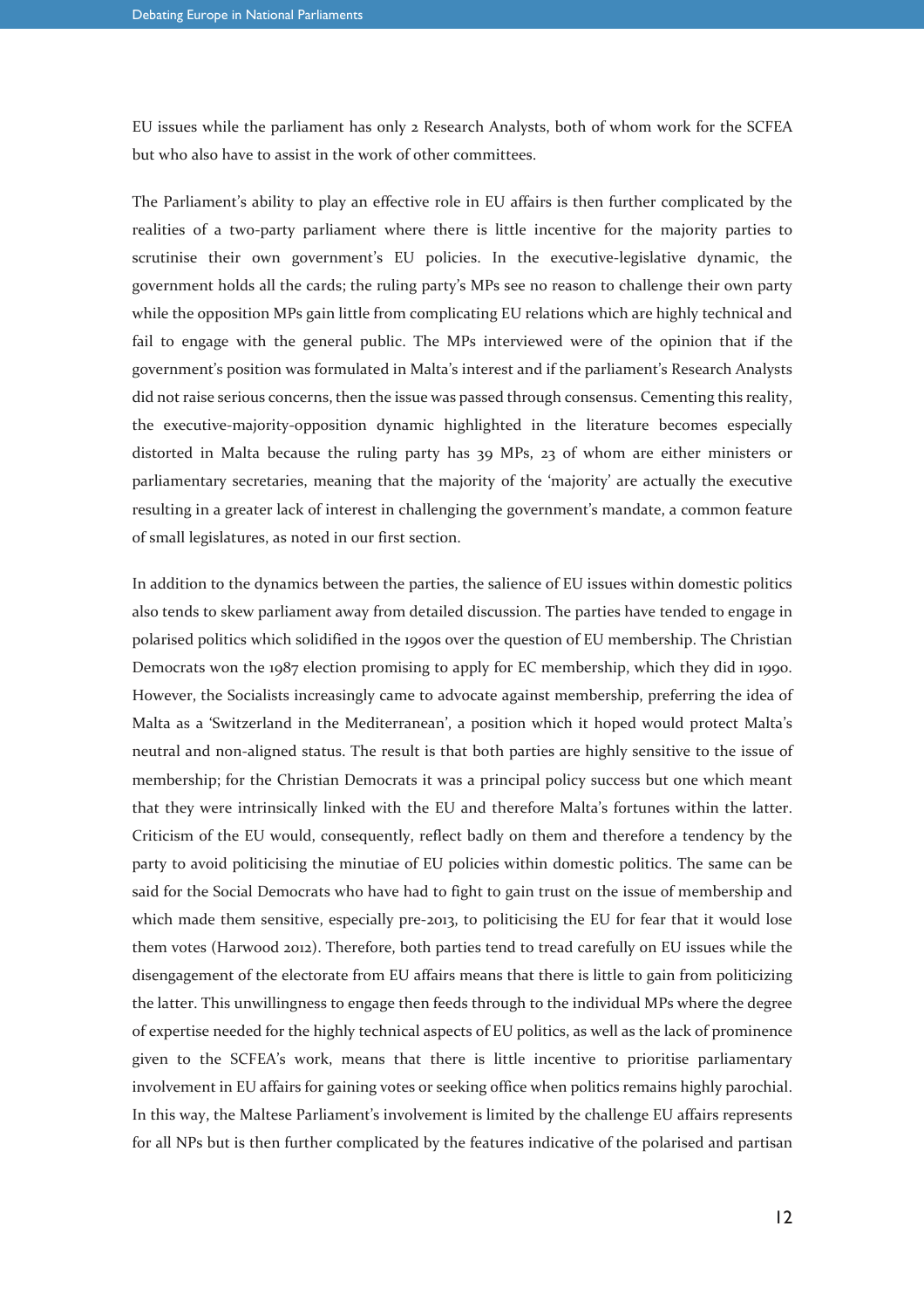politics of the Westminster system as well as the resource limitation of it being a small state with a small legislature.

#### **Monitoring and Political Scrutiny**

While parliament's involvement in EU affairs follows the Westminster model up to this point, it is less effective in holding government to account, an area given priority by Westminster. In this regard, Westminster uses the scrutiny committee to grill politicians and public officials whereas the Maltese SCFEA does not address this role as it is the parliament's plenary where government and opposition spar over 'Europe'. That said, the plenary is reserved for major, political issues such as Malta's decision to return to Partnership for Peace in 2008, or Malta's Individual Investment Programme in 2013 (where posturing and partisan media meant that substantive debate was limited) and not the meat and potatoes of the EU's daily business. For this reason, the more substantive and detailed supervision, which is normally undertaken in committees under the Westminster system, is lacking. Therefore, the SCFEA is actually a much weaker organ for scrutiny that one would expect from a Westminster-based parliamentary system and several members of the committee, when interviewed, saw it as a rubber stamping exercise more than anything else. While the Foreign Minister has established the system of briefing the committee before and after the Foreign Affairs Council, this is an information exercise and not an opportunity for holding the government to account. In fact, this lack of engagement with the substantive business of EU policy is seen by the fact that the Minister for European Affairs, who oversees the interface with the EU and who attends the General Affairs Council, does not sit on the SCFEA, has never addressed the committee and there appears no disquiet regarding this anomaly. Ultimately, as outlined, in a small, two-party parliament where the executives constitutes a high proportion of the government's benches, and where party cohesion is high because of the smallness of parties, there is little to be gained by individual MPs by scrutinising their own party.

In fact, this lack of engagement with EU affairs can be inferred from the limited interface between parliament and the European Affairs Ministry as exemplified by the number of Parliamentary Questions (PQs) directed towards the latter, see Table 2. Of the 14 ministerial portfolios listed on the Parliament's website, European Affairs and Foreign Affairs elicit the least number of PQs. While some EU-related questions can be processed through lead/implementing ministries, it remains that the bulk of PQs for each ministry deal with domestic issues (even Foreign Affairs' PQs do not touch on the EU). The lack of engagement with the Ministry for European Affairs reflects the tendency to not engage with EU issues and therefore to further consolidate the government's freedom to conduct itself as it sees fit in this area, reflecting the lack of incentive to invest in EU expertise when MPs in small legislatures are already overstretched.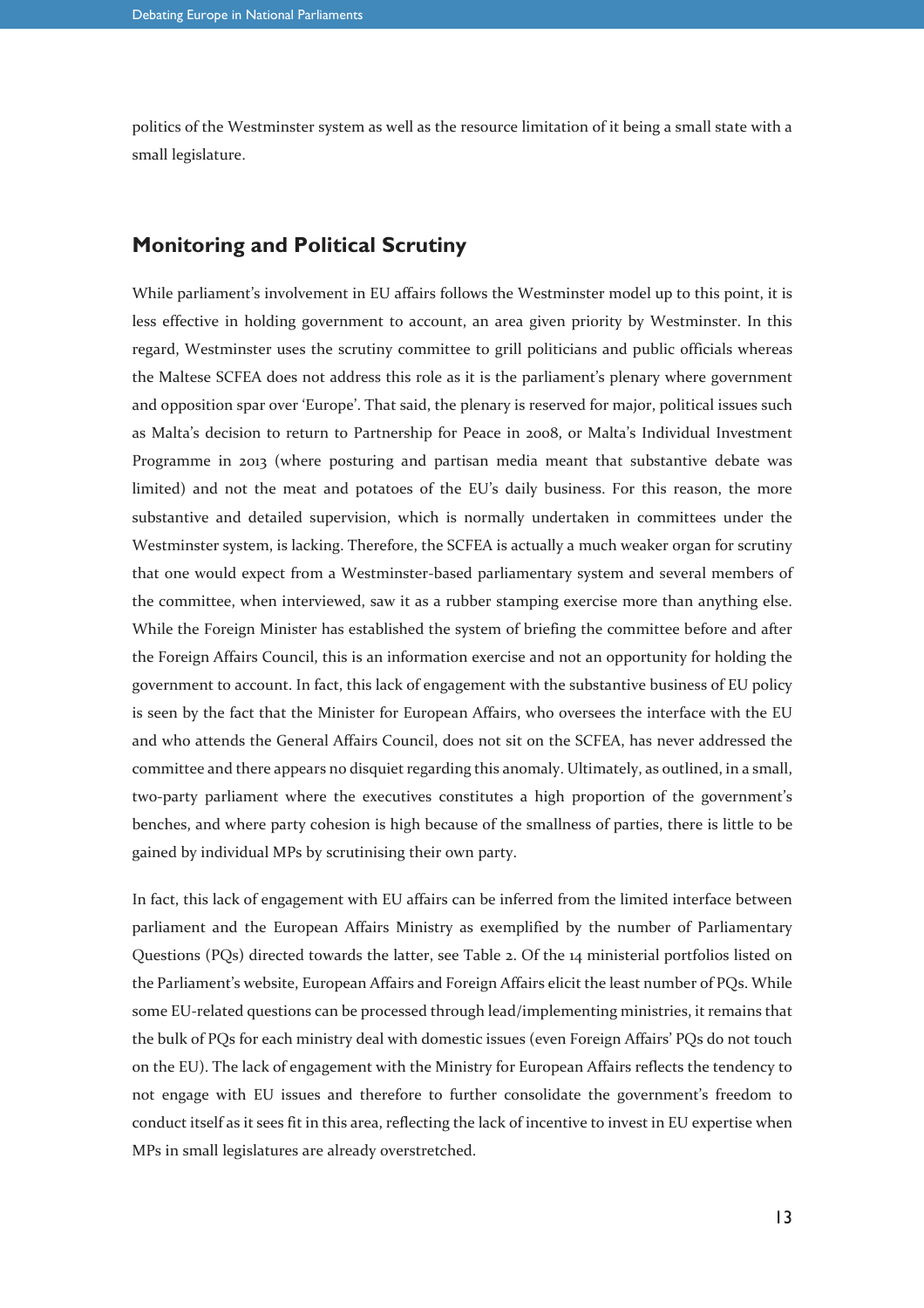| Office of the Prime Minister                                                |         |  |  |  |  |
|-----------------------------------------------------------------------------|---------|--|--|--|--|
| Ministry for the Family and Social Solidarity                               |         |  |  |  |  |
| Ministry for Energy and Health                                              | $1000+$ |  |  |  |  |
| Ministry for Transport and Infrastructure                                   | $1000+$ |  |  |  |  |
| Ministry for Education and Employment                                       | $1000+$ |  |  |  |  |
| Ministry for Home Affairs and National Security                             | 926     |  |  |  |  |
| Ministry for Sustainable Development, the Environment and Climate Change    | 643     |  |  |  |  |
| Ministry for Tourism                                                        | 576     |  |  |  |  |
| Ministry for the Economy, Investment and Small Business Portfolio           | 467     |  |  |  |  |
| Ministry for Gozo                                                           | 367     |  |  |  |  |
| Ministry for Finance                                                        | 305     |  |  |  |  |
| Ministry for Social Dialogue, Consumer Affairs and Civil Liberties          | 291     |  |  |  |  |
| Ministry for Foreign Affairs                                                | 247     |  |  |  |  |
| Ministry for European Affairs and Implementation of the Electoral Manifesto | 183     |  |  |  |  |

Table 2: POs received per ministry during the 12<sup>th</sup> Legislative

Source: http://www.pq.gov.mt/PQWeb.nsf/home?openform - accessed 26/06/14

While this lack of accountability can be viewed as problematic, it is primarily a concern in terms of 'monitoring scrutiny' and parliament's difficulty to filter all the information provided in terms of the government's EMs. But in terms of 'political scrutiny', it would appear that the system is adequate. No political party has bemoaned the scrutiny system nor asked for its overhaul (something which would be impossible to achieve in a two-party system anyway) while the Maltese political system enjoys a high levels of popular support, as seen by the fact that elections enjoy high levels of participation (see Table 3) which reflects the higher levels of satisfaction with democracy seen in small legislative systems (Dumont and Varone 2006: 55). If scrutiny is inadequate it is obviously not a key issue which bothers the general public, the media nor the political parties which means that there are no legitimacy issues, at least in the public perception of the government's handling of EU affairs.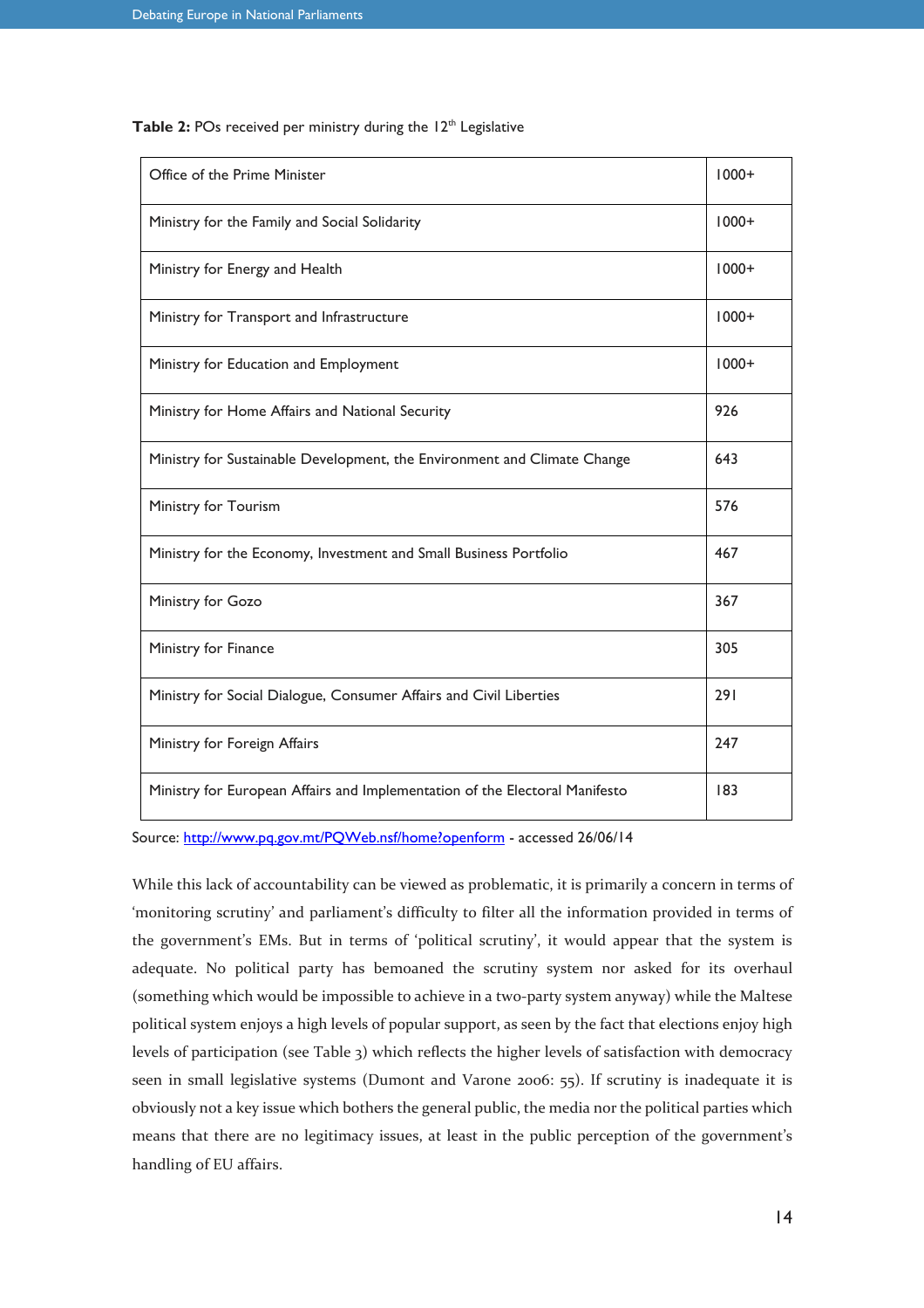| Year      | 1971 | 1976 | 1981 | 1987 | 1992 | 1996 | 1998 | 2003 | 2008 | 2013 |
|-----------|------|------|------|------|------|------|------|------|------|------|
| Turnout % | 92.9 | 94.9 | 94.6 | 96.I | 96.1 | 96.3 | 95.4 | 96.9 | 93.3 | 93.8 |

| <b>Table 3:</b> General Election Turnout from 1971 to 2013 |  |  |
|------------------------------------------------------------|--|--|
|------------------------------------------------------------|--|--|

Source: http://www.gov.mt/en/Government/DOI - accessed 10/07/14)

### **Conclusion**

Malta's post-independence history has been dominated by the political dynamics of the two-party system. While the parliament is the source of legitimacy for the Maltese political system and is the highest authority in the country, its part-time nature and the highly polarised dynamic of the twoparty system means that, as with Westminster, government holds the upper hand in determining the parliamentary agenda and in passing laws as well as controlling the information flow upon which parliament bases its work. Parliament is therefore weak as a legislative forum but can play a more active role, especially within the plenary, for holding the government to account. In this regard, Malta falls into the categorisation of debating arena (Auel et al 2014: 8). Here, the plenary is a primary venue for affording parliamentary oversight and control with the tendency for the committees to be less conspicuous in assuming this responsibility. Therefore, it is less about issuing parliamentary mandates and more about using the plenary to wage battles, whether EU related or not.

Ultimately, the executive-legislative dynamic is skewed in favour of the government because the 'majority' has no incentive to challenge its own government and the opposition has little to gain from scrutinising the executive in such a technical area which often operates below the radar of the media and where they themselves may not want to politicise the domestic perception of the EU. In this way, the principal factors accounting for a lack of involvement centre on the institutional context, the two-party dynamic as well as the technicality of EU affairs which leave individual MPs with little incentive of cultivating a 'European' expertise with which to build a presence in parliament. This complex interaction of factors as well as the fact that the Maltese political system, irrespective of the failure to deliver the same level of scrutiny seen in the Westminster system, still enjoys exceptionally high levels of popular support, means that attempts to further bolster NPs involvement in EU affairs, or call for a second stage in Europeanization with the mainstreaming of EU affairs (Gattermann *et al*. 2013), will not lead to any substantial changes in the degree to which the Maltese Parliament engages in European affairs in the near future.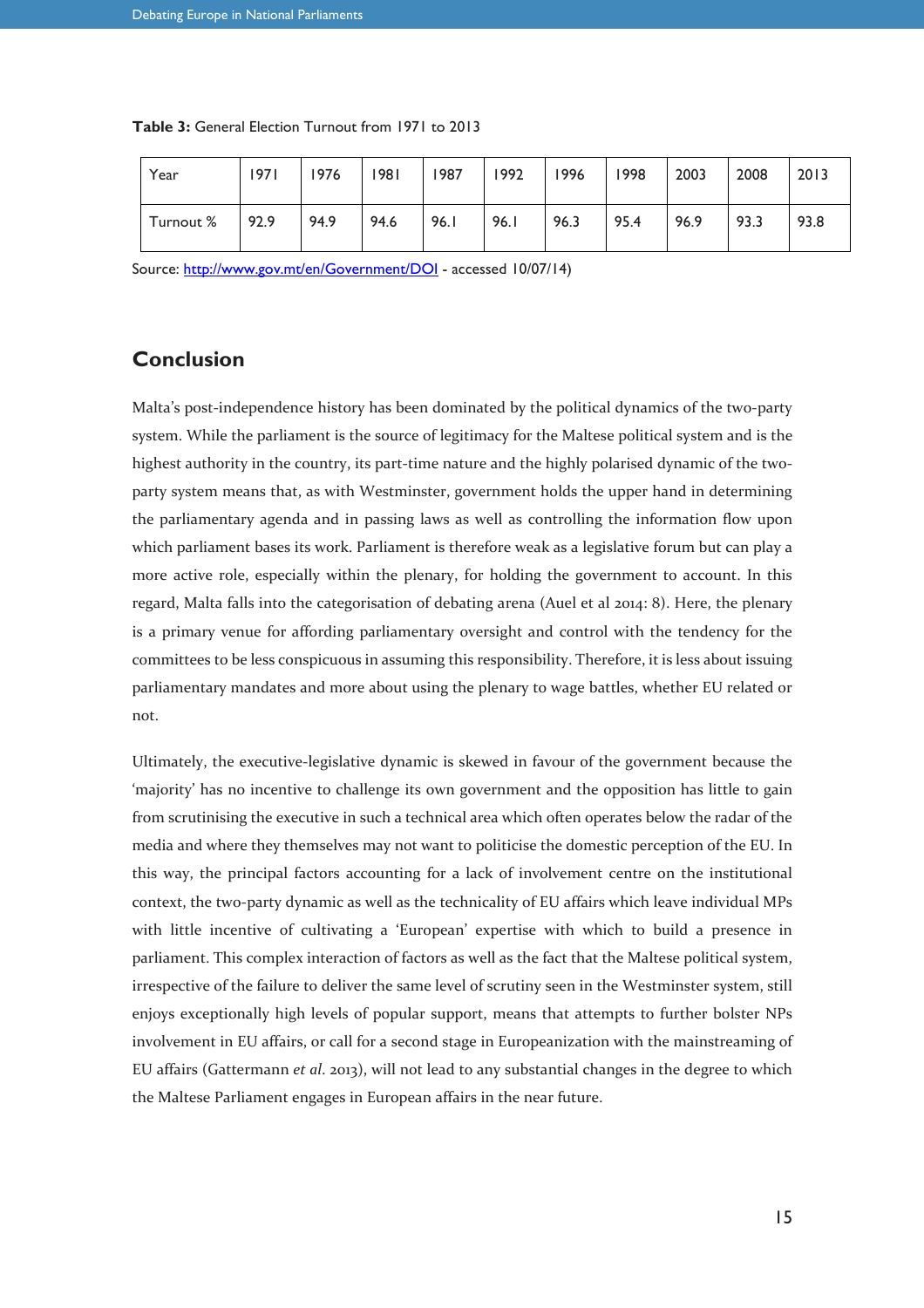### **Bibliography**

- Auel, K. (2005) 'Introduction: The Europeanisation of Parliamentary Democracy', *The Journal of Legislative Studies,* 11:3-4, 303-318.
- Auel, K. (2007) 'Democratic Accountability and National Parliaments: Redefining the Impact of Parliamentary Scrutiny in EU Affairs', *European Law Journal*, Vol. 13, No. 4, July 2007, 487- 504.
- Auel, K. and Benz, A. (2005) 'The Politics of Adaptation: the Europeanisation of National Parliamentary Systems', *The Journal of Legislative Studies,* 11:3-4, 372-393.
- Auel, K. and Hoing, O. (2014) 'Scrutiny in Challenging Times National Parliaments in the Eurozone Crisis', *European Policy Analysis*, January Issue 2014.
- Auel, K. and Raunio, T. (2012). *National Parliaments, Electorates and EU Affairs.* Vienna, Austria. Institute for Advanced Studies.
- Auel, K. and Rittberger, B. (2006) 'Fluctuant nec merguntur: the European Parliament, National Parliaments, and European Integration' in J. Richardson (ed.), *European Union: Power and Policy-Making*. London: Routledge
- Baldwin, N. (ed.) (2013) *Legislatures of Small States: a comparative study.* UK, Routledge.
- Benz, A. (2012) 'An Asymmetric Two-level Game. Parliaments in the Euro Crisis', paper prepared for the ECSA-C Biennial Conference, 27-28 April 2012, Ottawa.
- Braun, D. and and Gilardi, F. (eds.) (2006) *delegation in Contemporary Democracies.* UK, Routledge.
- Bulmer, S. and Burch, M. (2009) *The Europeanization of Whitehall: UK Central Government and the European Union*. Manchester, Manchester University Press.
- Cassar, C. (2000). *A Concise History of Malta.* Malta, Mireva Publications.
- Constitution of Malta (2014), Laws of Malta, at http://justiceservices.gov.mt/DownloadDocument.aspx?app=lom&itemid=8566 (accessed  $25/05/14)$
- COSAC (2008) *Tenth Bi-annual Report: Developments in European Union Procedures and Practices Relevant to Parliamentary Scrutiny.* Belgium, COSAC Secretariat.
- COSAC (2012) Seventeenth *Bi-annual Report: Developments in European Union Procedures and Practices Relevant to Parliamentary Scrutiny.* Belgium, COSAC Secretariat.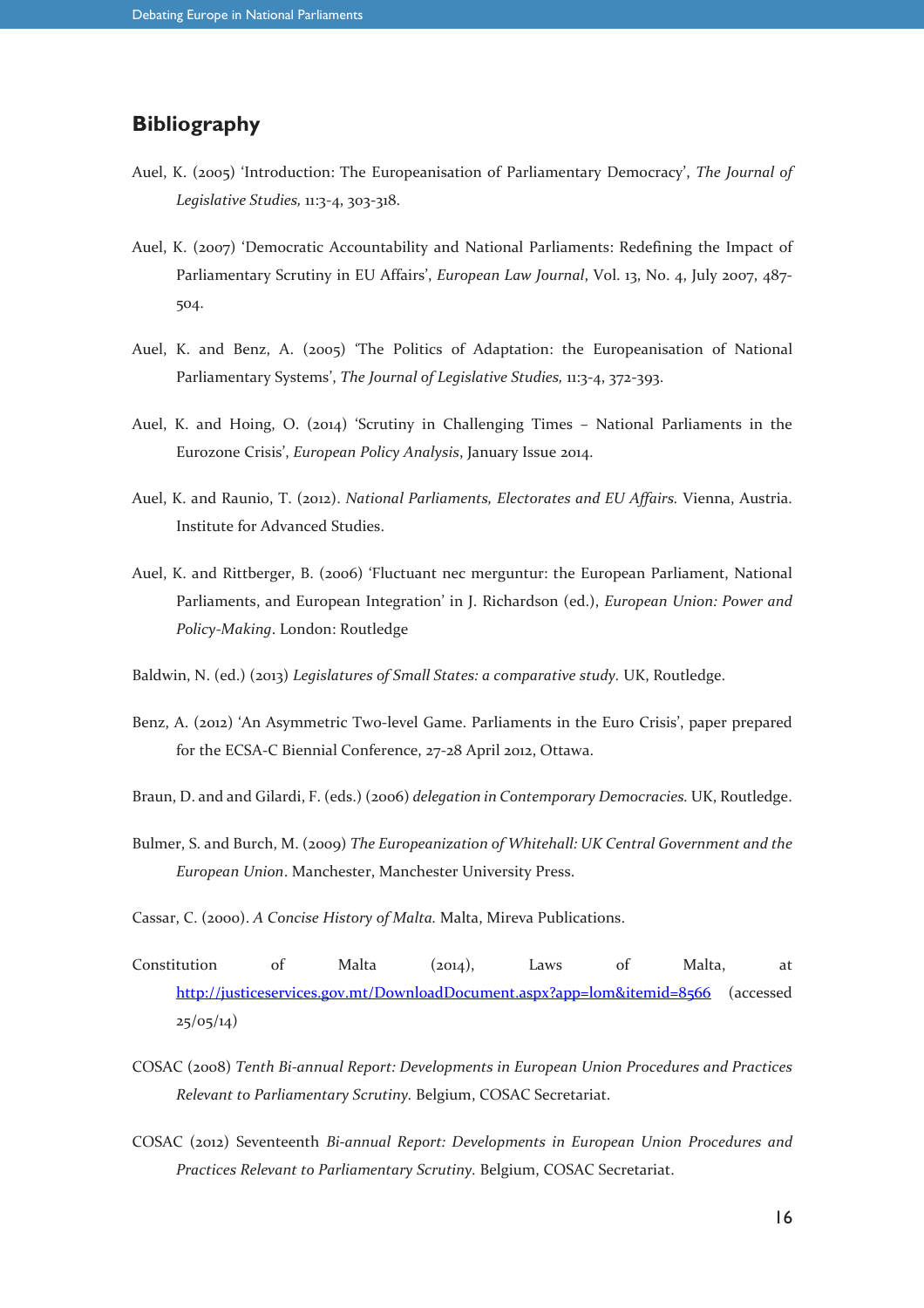- COSAC (2013a) *Nineteenth Bi-annual Report: Developments in European Union Procedures and Practices Relevant to Parliamentary Scrutiny.* Belgium, COSAC Secretariat.
- COSAC (2013b) *Twentieth Bi-annual Report: Developments in European Union Procedures and Practices Relevant to Parliamentary Scrutiny.* Belgium, COSAC Secretariat.
- Dumont, P. And Varone, F. (2006) 'Delegation and accountability in parliamentary democracies: smallness, proximity and short cuts' in Braun and Gilardi (2006).
- Farell, D. and McAllister, I. (2004) 'Voter Satisfaction and Electoral Systems. Does Preferential Voting in Candidate-centred Systems make a Difference?' Working Paper, Irvine CA: Center for the Study of Democracy, University of California.
- Frendo, H. (1991). *Party Politics in a Fortress Colony: The Maltese Experience.* Malta, Midsea Publications.
- Gattermann, K., Högenauer, A. and Huff, A. (2013). 'A New Phase of Europeanization of National Parliaments: Towards mainstreaming of EU Affairs?', Paper presented at the EUSA Conference, USA, 9-11 May 2013.
- Goetz, K., and Meyer-Sahling, J (2008) 'The Europeanisation of National Political Systems: Parliaments and Executives' in *Living Reviews in European Governance*, No. 2008(2).
- Harwood, M. (2009) *The Europeanization of the Maltese National Administration: mapping the changes in a Mediterranean member state.* PhD Thesis, University of Malta.
- Harwood, M. (2012) 'Malta's Europeanization Experience: How smallness enables a state to minimise the monitoring of its implementation of EU policy by third parties', J*ournal of Public Administration and Policy Research*, vol. 4, no. 6, pp. 130-130-139.
- Harwood, M. (2014) 'Ten Years of EU Membership: the Maltese Parliament', *Reflections on a Decade of EU Membership Paper Series.* Malta, Institute for European Studies, University of Malta.
- House of Lords (2014) *The Role of National Parliaments in the European Union*, European Union Committee, 9<sup>th</sup> Report of Session 2013-14, London: Stationery Office Limited.
- Houses of the Oireachtas (2013) *Joint Committee on European Scrutiny: Tenth Annual Report on the Operation of the European Union*. Irish Parliament, Ireland.
- Houses of the Oireachtas (2012) *Joint Committee on European Scrutiny: Ninth Annual Report on the Operation of the European Union*. Irish Parliament, Ireland.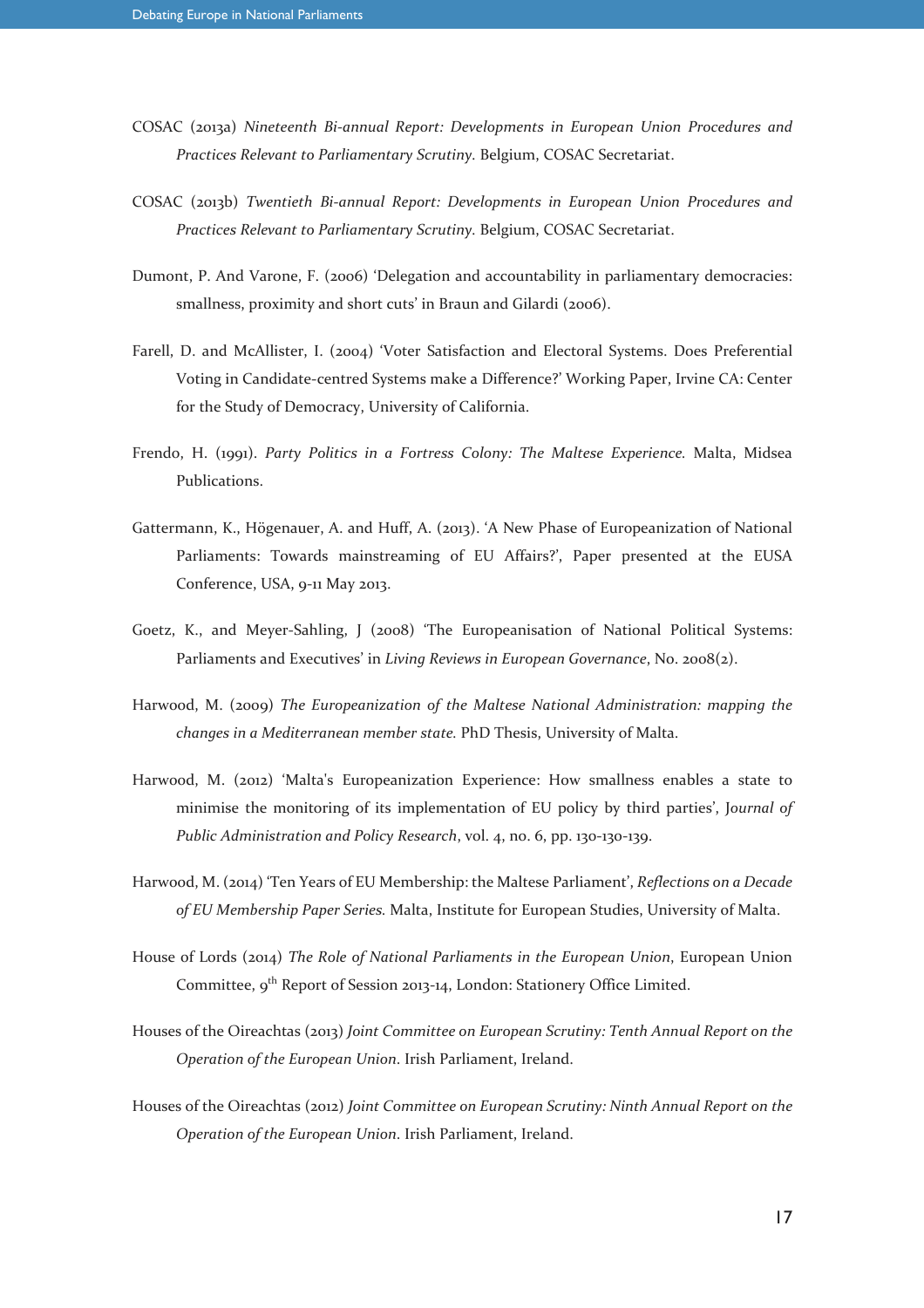- Houses of the Oireachtas (2011) *Joint Committee on European Scrutiny: Eighth Annual Report on the Operation of the European Union*. Irish Parliament, Ireland.
- Houses of the Oireachtas (2010) *Joint Committee on European Scrutiny: Seventh Annual Report on the Operation of the European Union*. Irish Parliament, Ireland.
- IPEX (2014) List of RO issued by Malta. http://www.ipex.eu/IPEXL-WEB/search.do#\_e=dHlwZT1BTEwmZmFjZXRlZD10cnVlJnN0YXJ0PTAmcm93cz0xMCZ0Z Xh0PSZzbGFuZz0mZG9jdW1lbnRDb2RlPSZkb2N1bWVudFllYXI9MCZkb2N1bWVudE51bW JlcjomX2RlYWRMaW5lUHJlc2VudD1mYWxzZSZmcm9tRGF0ZTomdG9EYXRlPSZzY3J1dGl ueUNoYWiiZXI9SU5JVF8xNyZzY3J1dGlueVNoYXR1czomX3JlYXNvbmVkT3Bpbmlvbj1mYW xzZSZfZWNSZXBsaWVzPWZhbHNlJl9pbXBvcnRhbnRJbmZvPWZhbHNlJl9hZG9wdGVkT GVnaXNsYXRpb249ZmFsc2U & rnd=168526421249 (accessed 20 May 2014)
- Ladrech, R. (2010) *Europeanization and National Politics*. Basingstoke, UK. Palgrave.
- Maurer, A and Wessels, W (eds.) (2001) *National Parliaments on their Ways to Europe. Losers or Latecomers?* Baden-Baden, Nomos.
- Mitchell, J. (2001) *Ambivalent Europeans: Ritual, Memory and the Public Sphere in Malta,* UK, Routledge.
- Moravcsik, A. (2002) 'In Defence of the Democratic Deficit: Reassessing Legitimacy in the European Union', *Journal of Common Market Studies,* 40(4), 603-624.
- Moravcsik, A (1994) Why the European Union Strengthens the State: Domestic Politics and International Cooperation. *CES Working Paper*, no. 52, 1994. [Working Paper]
- Norton, P (ed.) (1996 ) *National Parliaments and the European Union.*UK, Routledge*.*
- O'Brennan, J. and Raunio, T. (2007) *National Parliaments Within the Enlarged European Union: From 'victims' of Integration to Competitive Actors?* UK, Routledge
- Parliament of Malta (2014) *mill-Parlament: Periodical issued by the Office of the Speaker*. No. 4, March 2014. Malta, Parliament of Malta
- Parliament of Malta (2013) *Annual Report 2012*. Malta, Parliament of Malta.
- Parliament of Malta (2012) *Annual Report 2011*. Malta, Parliament of Malta.

Parliament of Malta (2011) *Annual Report 2010*. Malta, Parliament of Malta.

Parliament of Malta (2010) *Annual Report 2009*. Malta, Parliament of Malta.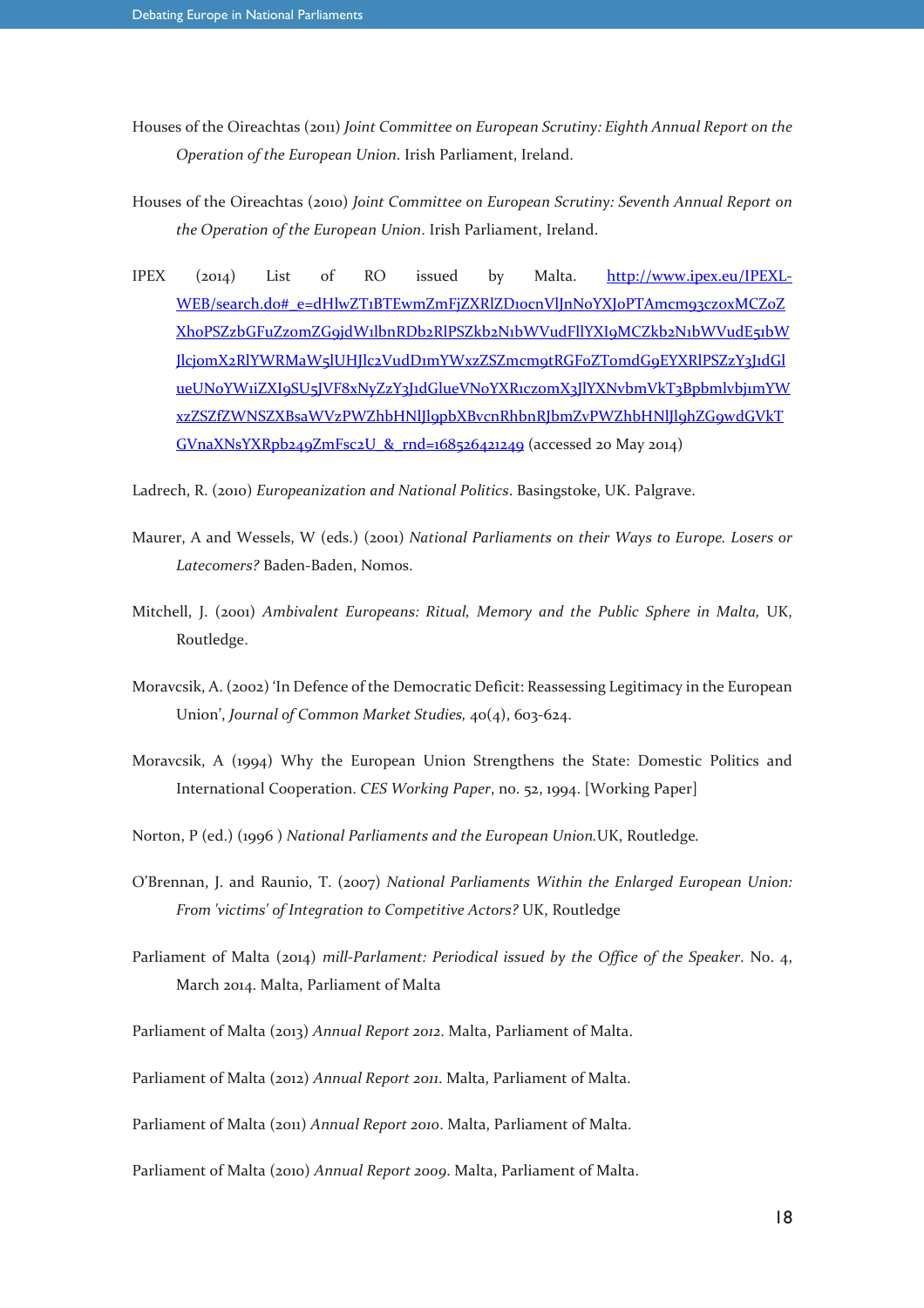Parliament of Malta (2009) *Annual Report 2008*. Malta, Parliament of Malta.

- Pirotta, G. (1996). *The Maltese Public Service 1800-1940: The Administrative Politics of a Micro-State.*  Malta, Mireva Publications.
- Rush, M. 2013. 'Conclusions: Legislatures does size matter?' in Baldwin 2013.
- Sammut, C. (2007). *Media and Maltese Society*. USA, Lexington Press
- Schmidt, V. (1997) 'European Integration and Democracy: the Differences among Member States', *Journal of European Public Policy,* 4(1): 128-145.
- Scicluna, R. (2006) *Parliamentary Scrutiny of European Union 'Pipeline acquis'.* Diploma in Public Administration, Thesis, University of Malta.
- Wiberg, M. (ed.) (1997) *Trying to Make Democracy Work: The Nordic Parliaments and the European Union.* Sweden, Gidlunds.

#### **Interviews**

- A series of semi-structured interviews were undertaken with present and former members of the House.
- Interview with 3 members (2 Social Democrats and 1 Christian Democrat) of the SCFEA in May 2014, 4 former members of the Committee (2 SD and 2 CD) and 2 former Chairpersons.
- Interview with the Clerk of the House, the Clerk of the SCFEA and the 2 Research Analysts in May 2014